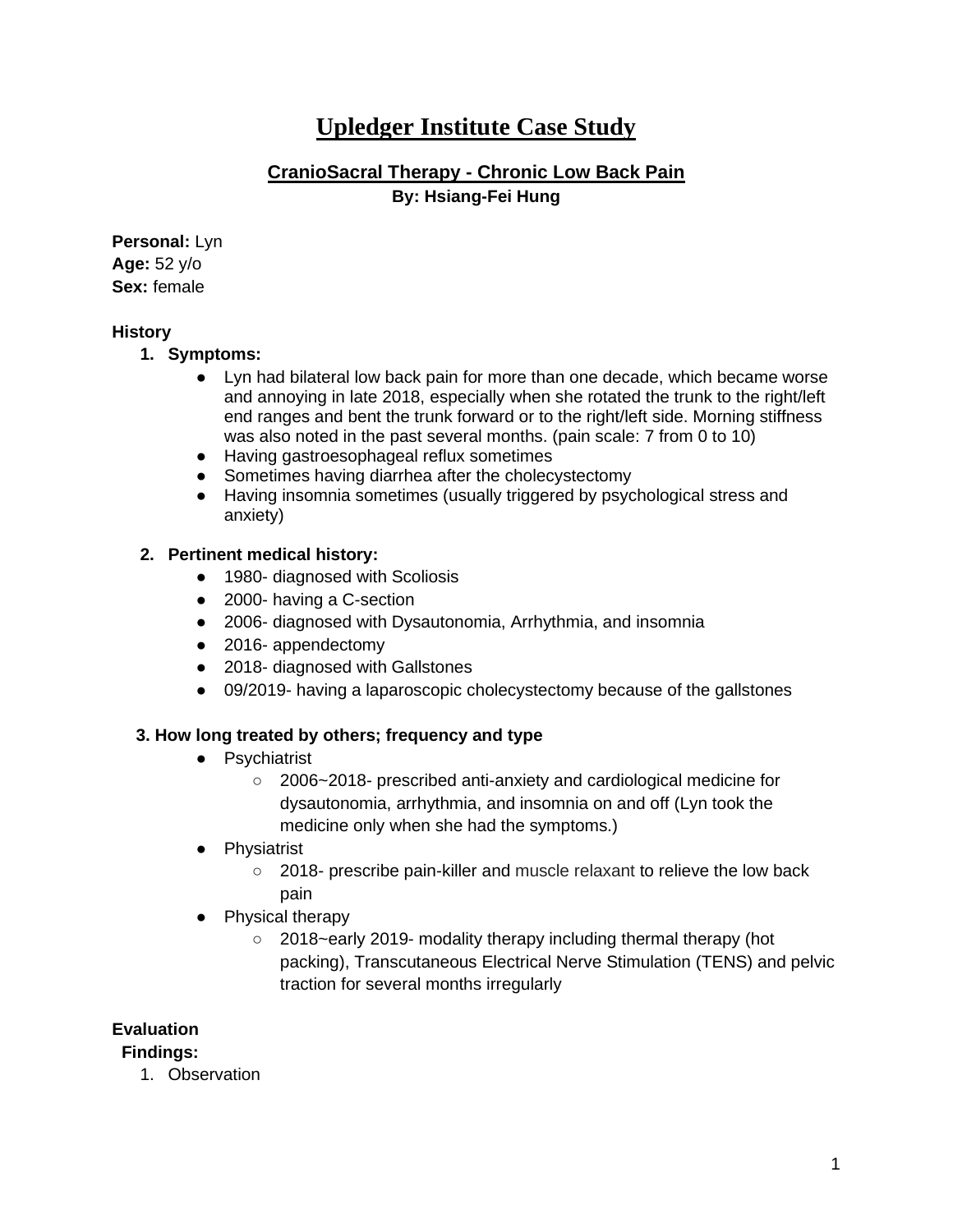- a. Lyn easily got nervous during the session and showed worry when talking about her family and the pet cat. She seemed to have some troublesome stuff in her mind but appeared tough enough to handle them.
- 2. Whole-body evaluation
	- a. Arcing:
		- i. The energy cysts (ECs) were in the left knee, bilateral lower abdomen (50%-70% of depth), right upper abdomen (near the cardiac sphincter of the stomach), left neck, the left temporal area, occipital area, and sacral area. Primary ones were in the left temporal area, the left pelvic area, and the occipital area.
	- b. Fascial glide: The fascial restrictions were from the left knee to left abdomen, the pelvic and respiratory diaphragms, the left neck and the left temporal area.
	- c. CSR:
		- i. The amplitudes of the listening stations of the left heel, dorsum and thigh, ASISs, the ribs, and the 2nd and 3rd vault holds significantly diminished during both the flexion/extension phases (especially for the frontal bone).
		- ii. The amplitudes of right heel, dorsum, and thigh, the 1st vault hold moderately diminished during both the flexion/extension phases.
		- iii. All the 3 vault holds were asymmetric. The amplitudes of the right temporal bone and the right greater wing of the sphenoid were smaller than the left sides. The amplitude of the frontal bone was smaller than the occipital bone.
		- iv. The under quality of CSR was about 2.5 from 1(lowest) to 5(highest).
	- d. Dural tube evaluation:
		- i. There were restrictions in the right upper and middle cervical spine, the left T-L junction and the lower lumbar spine.
		- ii. The facilitated segments were at the levels of C1, T12 and L1-2.
	- e. The Global Epicenter was in the right upper abdomen inferior to the border of the left rib cage about 1 cm and away from the midline about 3 cm; the depth was about 30%

### **Treatment**:

Global Epicenter was utilized for treatment. The whole body dancing landscape began and gradually calmed down. The last spot which kept showing up was the left lower abdomen in the depth of the uterus. I treated the relationship between Global Epicenter and the major restriction here, then focused on treating the fascial restrictions of the uterus, the ileum and the sigmoid colon with the techniques of diaphragm release and Direction Of Energy (DOE) until the release signs happened.

The technique of direction of energy was used to treat the facilitated segment of L1, its end organ (the superior-medial part of the stomach area) and the relation between them. A sense of energy flow happened during the process and Lyn also felt warming up in that area. The 10-step protocol was also applied. A lot of self-corrective motions of sacrum were noted during the L5-S1 decompression.

In a session when I was releasing the occipital-mastoid sutures, the system showed a very high "rev" as I was applying a gentle posterior-lateral force on the ears, especially on the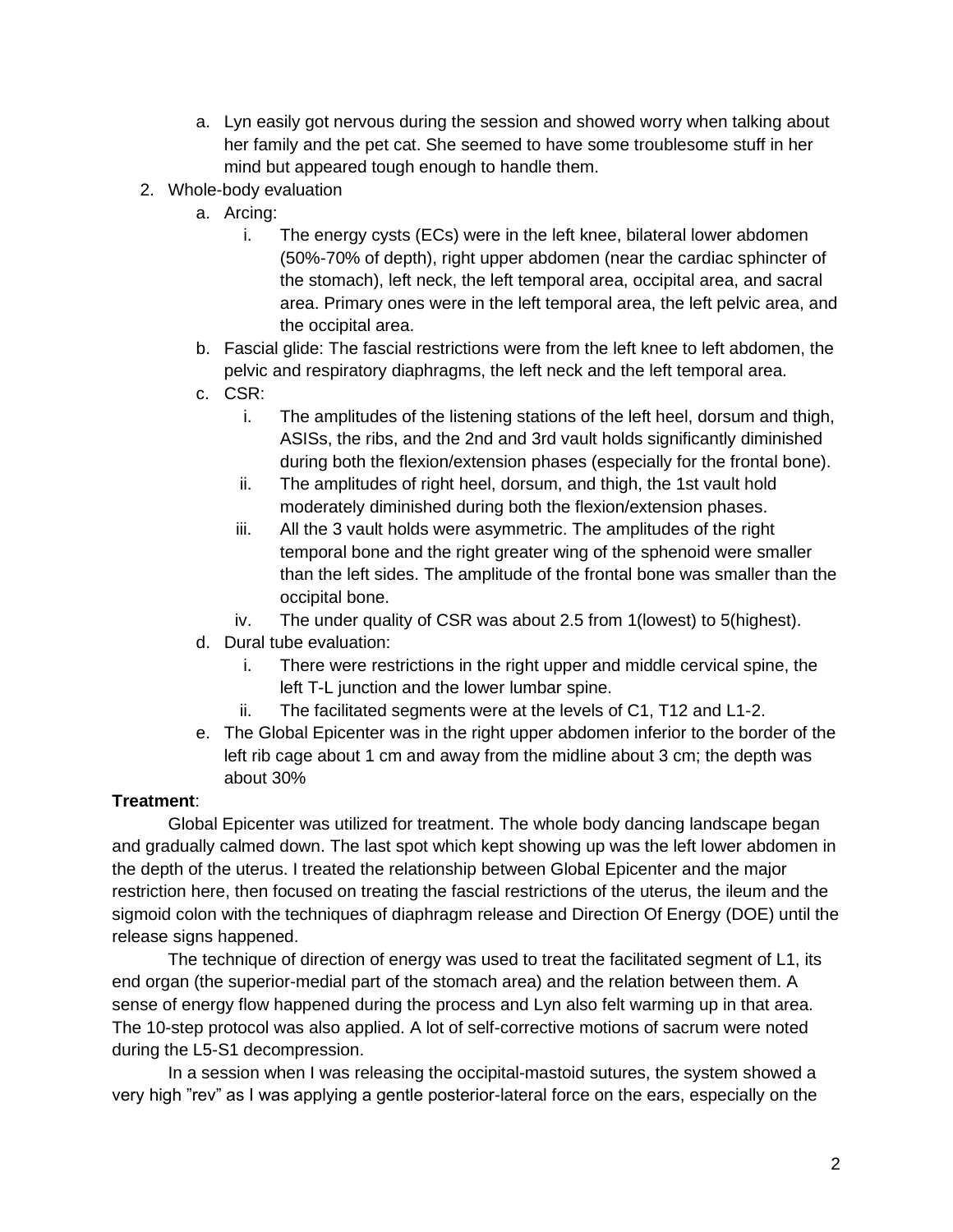left side. There was a significant EC in the left temporal area also noted. I applied the force as gently as possible and a SD occurred during the release. Retrospectively, Lyn said the feelings of the ear being pulled reminded her that her ears were uncomfortable in a similar way because of the sudden change in atmospheric pressure when she took a plane abroad last time. She felt a sense of relief after the restrictions were released. The frontal lift and the parietal lift also showed there were some restrictions on the vertical membrane system. A massive amount of energy was released during the process. After the session, Lyn felt her body was unwound to some degree, especially in the low back area which she usually felt pain before, and she also had a sense of energy flow as if she just worked out.

In another session, when I was releasing the OCB with the superior traction of the dural tube, a SD occurred. At the same time, Lyn embarked on the SER with the head spontaneously side-bending to the right side. She had an image that her pet cat that meows a lot seems to want to tell something to Lyn. However, Lyn couldn't understand what the cat would like to say to her at that moment and she decided to try it again at another time. Lyn's head stayed in that position for a while, I followed the self-motions of the occiput and kept the intention to apply a very gentle superior force on the occiput. The EC in the occipital area was released with a sense of the crescendo and decrescendo of therapeutic pulses. A certain amount of energy was released during the process and Lyn had a sense of relief.

In the same session, A sphenoid left torsion lesion was also noted and released by 50%. Lyn felt a little dizziness during the process. The mouth works were also applied, there were more restrictions on the left zygoma than the right and the feelings of mouth works reminded Lyn that she felt uncomfortable on her teeth from time to time.

The avenue of expression was also released to encourage Lyn to speak out and connect with her feelings and emotions.

### **Tools you used:**

- 1. Whole-body evaluations
- 2. Global Epicenter/Regional Epicenter
- 3. 10-step protocol
- 4. The concept of the Sutherland cranial base lesions
- 5. Protocol for hard palate evaluation and correction (mouth works)
- 6. CST and SER
- 7. Avenue of expression
- 8. Positional tissue release

#### **Objective Results:**

- 1. Observation:
	- a. In the follow-up sessions, Lyn appeared happier and more relaxed. She was pleased with the improvement of the low back pain and the sense of relief. She had taken the "Pet communication class" before, but she felt frustrated and stopped trying to communicate with her cat for a while. The CST sessions seemed to motivate her to start to try again.
	- b. She was also more willing to talk about the troublesome stuff on her mind.
- 2. Whole-body evaluations: